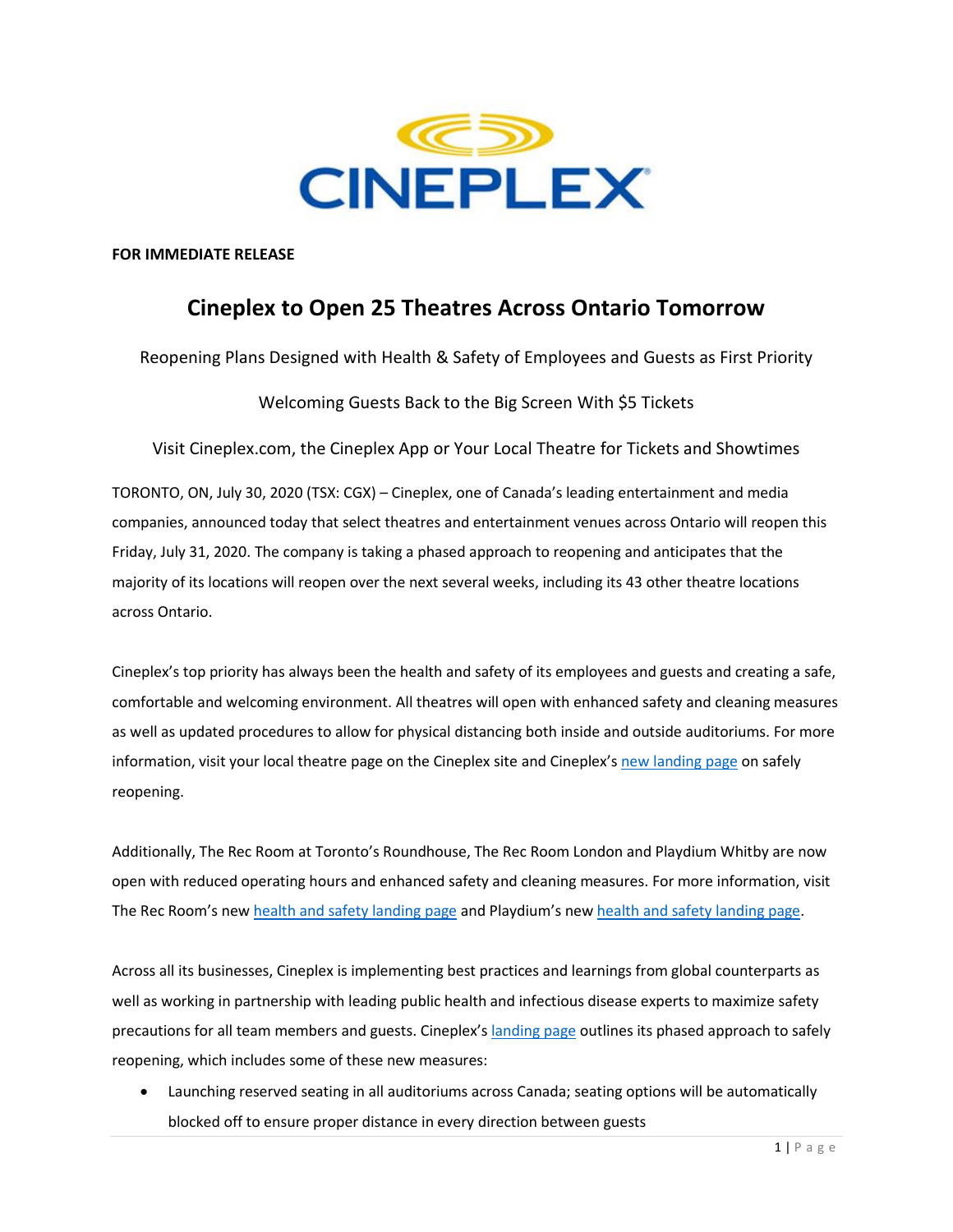- Reducing capacity in all auditoriums to allow for physical distancing
- Enhancing cleaning practices throughout its facilities, with particular focus on high-contact surfaces, restrooms and seats
- Accepting debit and credit payments only, with the exception of gift card purchases
- Limiting food offerings in theatres to Cineplex's famous popcorn and other core concessions
- Limiting food offerings at locations of The Rec Room
- Ensuring employees have the personal protective equipment they need
- Making hand sanitizer readily available for guests and employees throughout its buildings
- Keeping VIP Cinemas and the play structures in Clubhouse auditoriums closed for now
- In communities where it is mandated, Cineplex requiring guests to wear masks inside the theatre

"The past four months have given us a new appreciation for the importance of friends and family and the power of shared experiences with those we love," said Ellis Jacob, President and CEO, Cineplex. "Entertaining is what we do best, and we simply can't wait to safely welcome guests back to our theatres, The Rec Room and Playdium for some much-deserved entertainment, fun and escape."

To welcome movie-lovers back, Cineplex will be offering \$5 tickets and showing popular new releases and summer favourites you may have missed in theatres like *Beauty and the Beast, Jaws, Bohemian Rhapsody, The Invisible Man, Bloodshot, Sonic The Hedgehog, My Spy, Jurassic Park, Gravity* and *Jumanji: The Next Level*.

## **Additional Onsite Media Protocols**

For the health and safety of our employees and guests, no reporters (including cameras) will be permitted inside theatres during operating hours. In order to ensure physical distancing and limit the number of news media in theatres, [B-roll is available](https://cineplex.box.com/s/2nbshic7wk56vt1ovxtx9p4vjwtr2fqk) to complement your story. Those who would like to be onsite at a Cineplex theatre to capture their own content and interview guests please note that all interviews should be conducted outside and there is no Cineplex spokesperson onsite.

## **Cineplex Location Listing**

- *Galaxy Cinemas Barrie,* Barrie
- *Cineplex Cinemas Hamilton Mountain*, Hamilton
- *Cineplex Odeon Gardiners Road Cinemas*, Kingston
- *Cineplex Cinemas Kitchener and VIP*, Kitchener
- *SilverCity London Cinemas*, London
- *The Rec Room (CF Masonville Place),* London